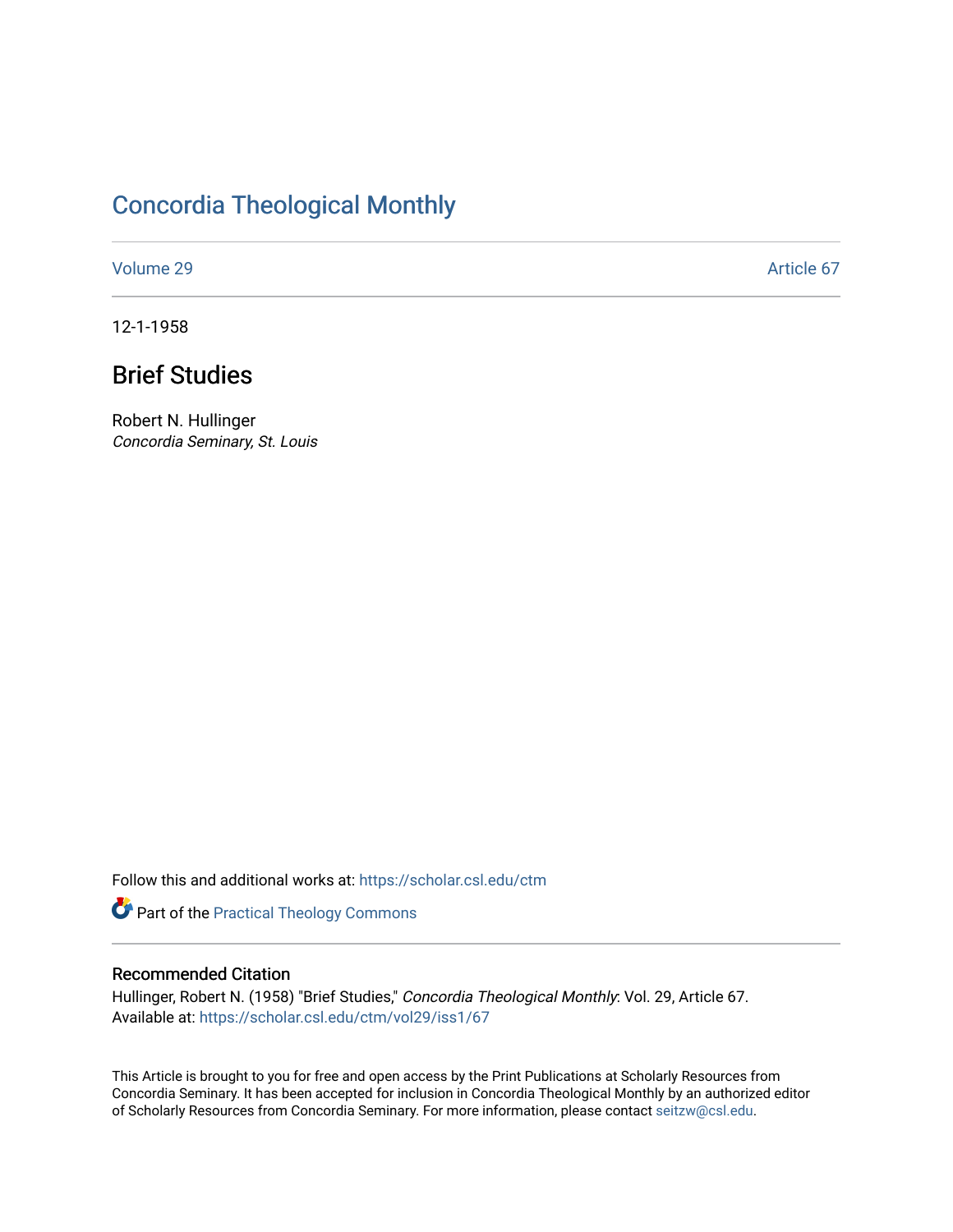BRIEF STUDIES<br>
AN INTERPRETATION OF JOSHUA 10:12-14<br>
This passage has been studied by exegetes, ancient and modem, by<br>
paruralises and actronoments but no authorities has never existence naturalists and astronomers, but no explanation has proved satisfactory to all. Men have called it allegory or legend, or if they rook the words literally, bave sought some explanation to fit their frameworks of thought.

Under the title 'What Does 'The Sun *Stood* Still' **Mean?"** Robert Dick Wilson offered an interpretation forty years ago in the *Princeton Theological Review* (XVI [1918], 46-54). This article still merits consideration.

He points out that several key words that occur in this passage do not have their ordinary meaning but like their Assyro-Babylonian cognates are used as technical terms to denote phenomena in the science of astronomy. It is clear from inscriptions that they were a part of a definite astronomical vocabulary in Babylonia. It also appears that the Septuagint translators still were aware of their scientific connotation. In the course of time however, this special meaning was lost. The words that come under consideration are "יְהֹיִם, and "תְאֵי,

a:r-r in Hebrew means "to be silent, to be dumb." As it **is used in**  this section of Joshua, it seems to have the meaning "to stand still," as both the Revised Standard Version and the Authorized Version trans· late it. However, the root of the word *dm* is the same as the word *dtla11111* in Akkadian, which is synonymous with the words *adira* and *atalû. Atalû* was used in the astronomical tables for "eclipse" of the sun, and the verb *adaru* meant "to be dark." In works on Babylonian astronomy the root *dm* is used frequently. Where the sun and moon are involved ". . . both are said to be darkened together, the word for darkening being  $dm''$  (p. 47). So instead of translating as "stand still" he would give *it* as "be dark, be eclipsed."

-r~:y, "to stand"

. . . occurs frequently on the tablets to denote the point, or place, in the heavens at which a star ceases to go in one direction and begins its return journey to its starting point. To the naked eye a star seems to "stand still" for a time before starting on its return passage, just as a runner in a race up and down a lane would stand still as he was turning *to* run back *to* the starting point. In a second sense the verb is used for the "staying" of a star in a constellation, or house, of the zodiac. [Pages 46, 47]

~Q frequently means "midst" in Hebrew, but in the two places where it is used in the Babylonian astronomical tablets

### 932

Published by Scholarly Resources from Concordia Seminary, 1958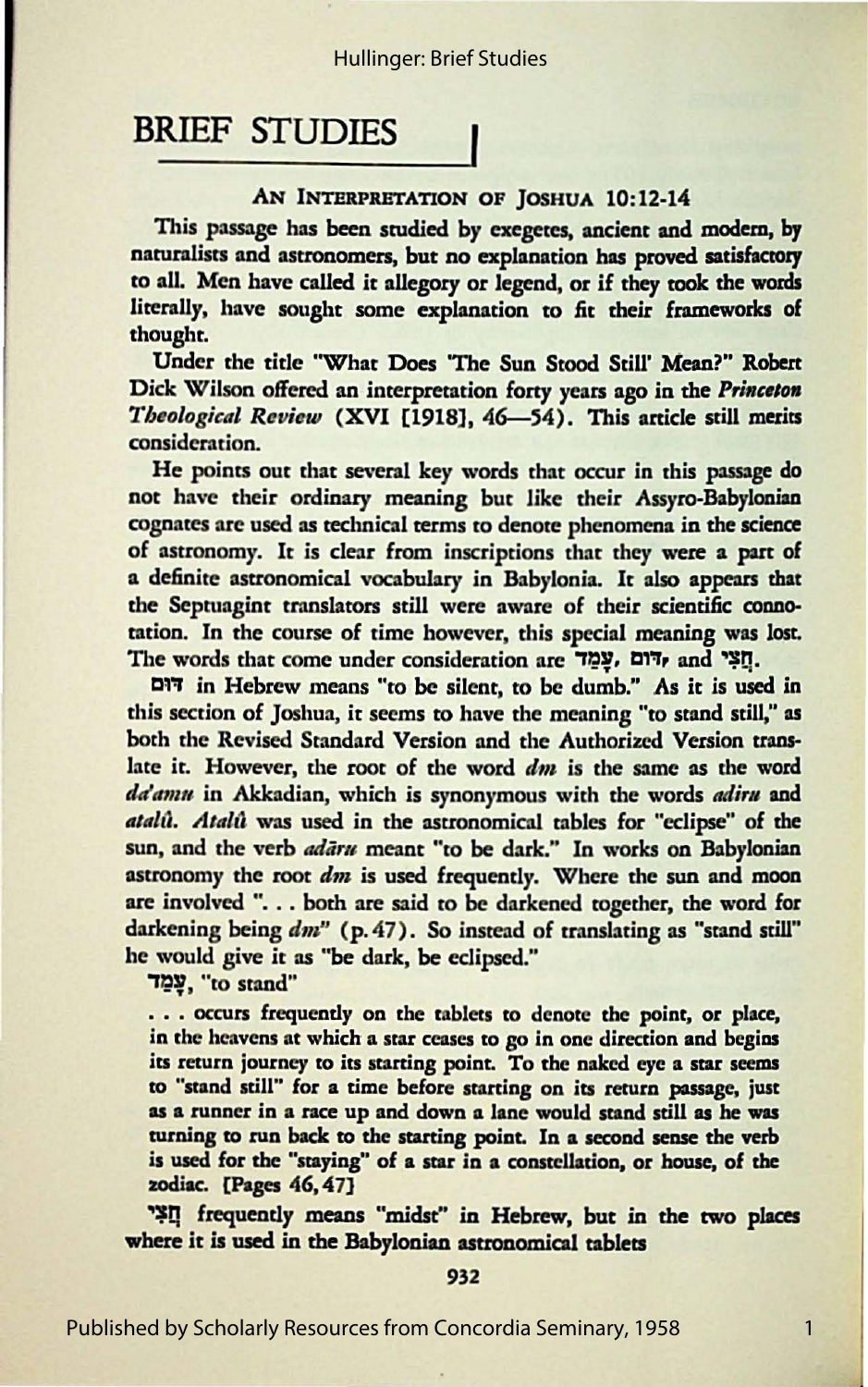Concordia Theological Monthly, Vol. 29 [1958], Art. 67

## BRIEF STUDIES 933

... it has the sense more usual in Hebrew of "half," being employed in one case to denote the half of a cloud and in the other the half of the moon. According to this interpretation, it would mean in Joshua the period from midday *to* sunset, or ninety degrees. [Page 47]

The phrase הַמְים הַמְים, "about a whole day," is also considered. He allows the possible translation of "about" for the preposition *kaf* but argues that it is not used in this sense with D<sup>i</sup> elsewhere in the Hebrew Bible. He cites Ps. 90:4 and Amos 8: 10 as places where it means "as," and he notes especially 1 Sam. 18: 10; Hos. 2: 5, 17; Lam. 2:7,22; Zech.14:3; Is.9:3; Ezek. 30:9, and Ps. 95:8 as meaning "as on a [or the] day."

~J;I. which follows **CIT'=!' and** which is translated "whole,"

... usually means "without blemish." If so used here, it would suggest that an eclipse was looked upon **as a** blemish *to* a perfect day, just as mists and blizzards are by us. It is more probable, however, *that* it means ended, or completed, or "done" in the sense in which Longfellow employs it in the lines

"The day is done, and the darkness

Falls from the wing of night." [Page 53]

Wilson cites Jer. 1:3; Gen. 47:18; and *Deut.* 34:8 as support for this sense of the word and comments: "Applied to the passage before us, the whole statement would mean that the sun kept on shining in the half of the heavens and hasted not to go in as when a day is done" (p. 53). So he would translate **Cl~~J;I CIT'=!'** "as on a completed [or ordinary] day."

~ . Wilson says, is ". • . **rendered** here in the **Septuagint** by προπορεύω, 'to go forward,' thus corresponding to the Babylonian *etēku.* . .." "For the 'coming out' in the morning, both Hebrew and Babylonian use the word  $y\bar{a}c\bar{a}$  (Bab.  $\bar{a}c\bar{u}$ )."

One more word is brought under scrutiny by Dr. Wilson-the verb Ki3. He notes that Hebrew uses it for the "going in" of the sun in the evening and that **xx** was used for the "coming out" of the sun in the moming.

The Babylonian uses the same word for the "coming out" of the sun, but uses erebu (from which the Hebrew derives "ereb," its term for evening) *to* denote the "going **in," at** sunset. With this in mind, we can understand what Ben Sira means when he says that through Joshua the sun stood, one day becoming like two. He means apparently that the day of the battle had two *comings ont* of the sun, one at sunrise and the other at midday, when it came out from behind the moon; and that it had two *goings in*, one when it went in behind the moon and the other at sunset. [Page 47]

One of the important effects of the eclipse was the impression it